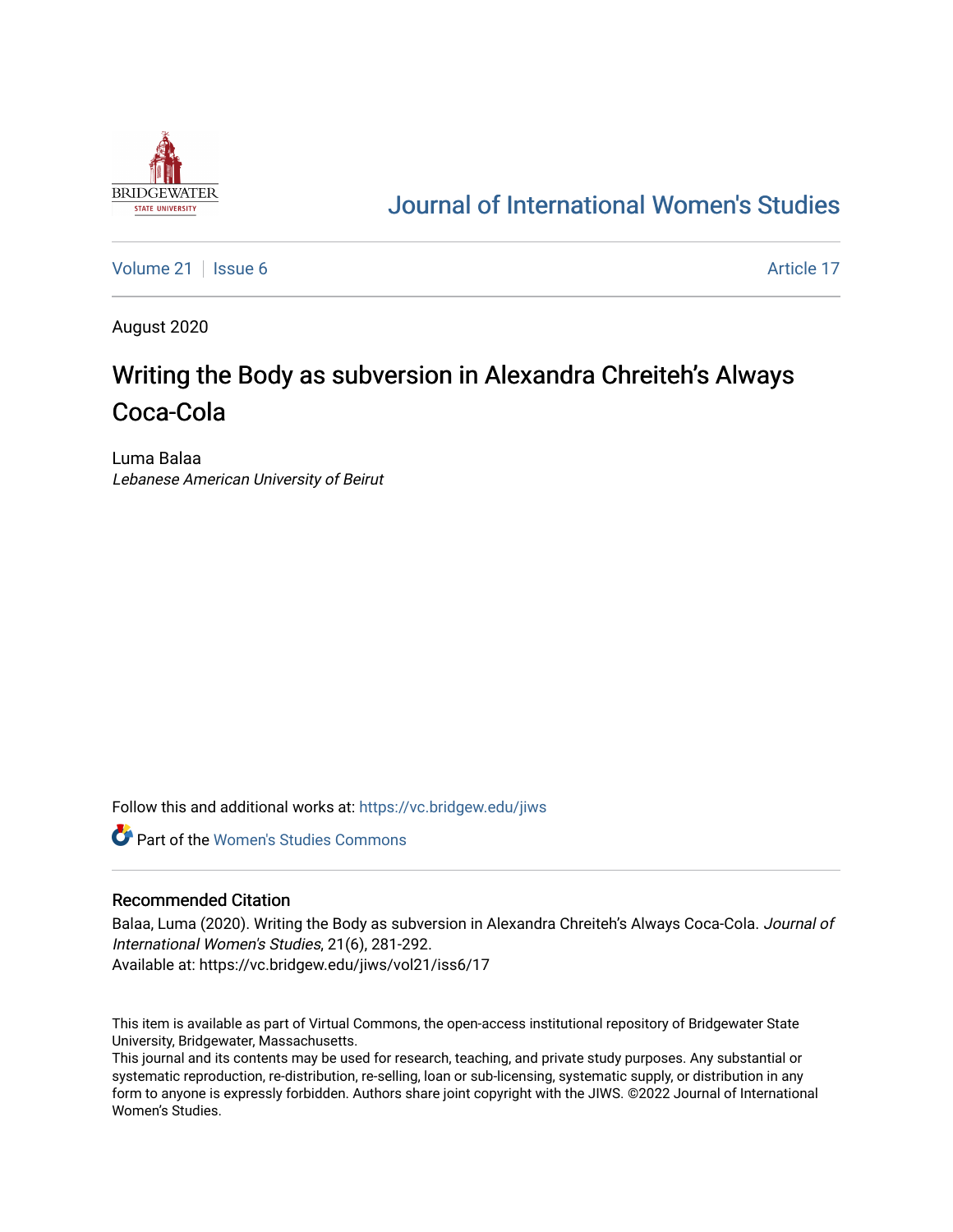This journal and its contents may be used for research, teaching and private study purposes. Any substantial or systematic reproduction, re-distribution, re-selling, loan or sub-licensing, systematic supply or distribution in any form to anyone is expressly forbidden. ©2020 Journal of International Women's Studies.

## **Writing the Body as subversion in Alexandra Chreiteh's** *Always Coca-Cola*

By Luma Balaa<sup>1</sup>

#### **Abstract**

Women in Always Coca-Cola are oppressed by multiple intersectional forces of oppression, such as patriarchy, the male gaze, colonialism, and the beauty myth. Although some women in the novella are caught in a state in between rebellion and conformism, Always Coca-Cola largely subverts patriarchy. By the end of the novella, the female protagonist is able to break free from some of her chains of oppression. Through a close textual analysis, this paper draws on many theories such as the "male gaze," Hélène Cixous's "writing the body," and Naomi Wolf's "the beauty myth" to argue that Alexandra Chreiteh's Always Coca-Cola attempts to subvert the male and colonial gaze, the beauty myth, and heteronormativity through writing the body.

*Keywords*: Male gaze, Writing the body, *Always Coca-Cola*, Chreiteh

#### **Introduction**

Alexandra Chreiteh's *Always Coca-Cola*, *Dāyman Coca-Cola*, is a novella which was originally written in Arabic and was later translated into English by Hartman. This novella is set in 21<sup>st</sup> century Lebanon and tells the story of three women, Abeer, Yana, and Yasmine, who are friends living in Beirut. Abeer Ward (whose name means "Fragrant Rose") is a Lebanese Sunni Muslim studying business at the Lebanese American University. She is raped by Yana's lover and contemplates undergoing hymen repair. Yana, who is Romanian, leaves her country to get married in Beirut. Later, she feels disappointed in her ex-husband, and in Lebanon itself, so she decides to get a divorce. She becomes a model for Coca-Cola advertisements and then falls in love with the manager of the company she works for. She becomes pregnant, but her lover, the manager, does not want the child and threatens to break up with her. She later realizes that he is not serious about her, and she decides to keep her child and go back to Romania. Yasmine, whose mother is German, and father is Lebanese, studies at the Lebanese American University. She does not care about her feminine looks.

This novella belongs to the tradition of modern postwar Lebanese writing in translation. There have been many famous contemporary canonical Lebanese Arab female writers who write in Arabic, such as Hanan Al-Shaykh, Etel Adnan, Ghada Al Samman, Emily Nasrallah, Laila Usairan, and many others whom Miriam Cooke calls the Beirut Decentralists. They are a group of Lebanese female writers who have "shared Beirut as their home and the war as their experience" (Cooke 26). These Lebanese novels have usually been about the civil war and its memory (Lang 131), but recently there has been a "fatigue of the memory discourse" of the war in Lebanese fiction and cinema (Halabi). For example, Sahar Mandour and Hilal Chouman wrote novels which

 $<sup>1</sup>$  Dr. Luma Balaa is associate Professor of English Studies in the Department of English at the Lebanese American</sup> University of Beirut. Her research interests include fairytales, Anglophone Lebanese Australian writers, women's writings, feminism and representations of women in Cinema. She is the author of several international refereed articles.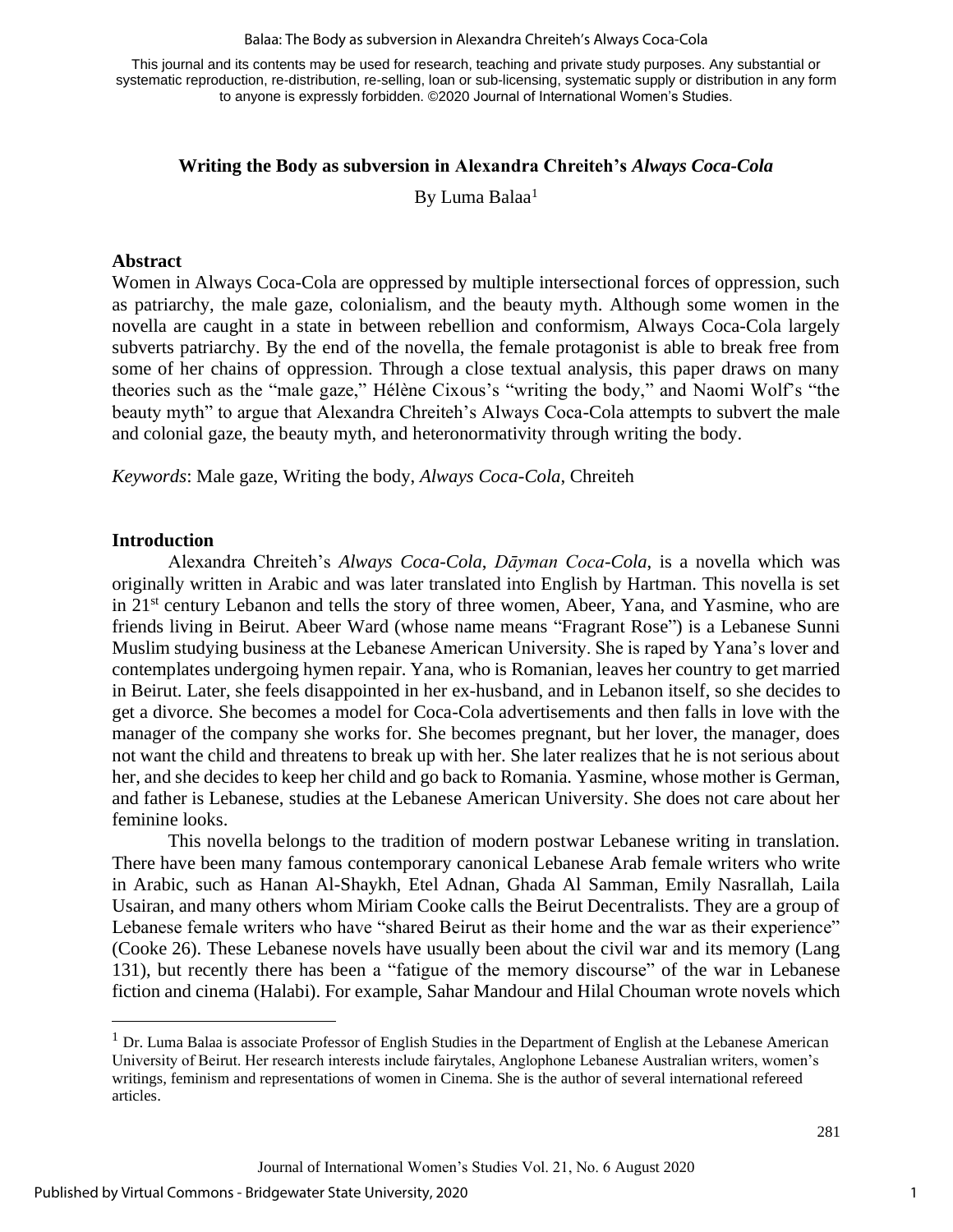revolve around the ordinary lives of characters without following the war's cultural legacy. The plots of these novels "reel across the mundane, often incoherent lives of mostly middle-class, twenty- and thirty-something urban professionals in Ras Beirut [city center]" (Hayek 9). Likewise, *Always Coca-Cola* attempts to ignore the memory of the civil war and focuses instead on women's issues, the body, sexuality, and youth concerns.

Not many critics have written about *Always Coca-Cola.* Sinno argues that this text shows that the discourses of Orientalism, postcolonialism, and globalization claim and produce the city (122). She contends that the novel critiques each discourse by "excavating the interpersonal and structural violence" that these oppressive forces produce on the characters' lives (Sinno 124). She has focused on the impact of these discourses on the female protagonists. Samira Aghacy, in her book *Writing Beirut: Mappings of the City in the Modern Arabic Novel*, utilizing a geographical/spatial approach, considers how the author of *Always Coca-Cola* represents the city, Beirut. She contends that the novella focuses on the city as protagonist, where "the setting takes precedence over character" (Aghacy 111). She views the city as caught between modernity and traditions. Moreover, in a chapter in her book entitled "Sexualizing the City," she dedicates a section to how women in *Dāyman Coca-Cola* are subjects of the gaze (Aghacy 100-122). However, no research so far has focused on the theme of writing the body in this novella. Through a close textual analysis, this paper draws on many theories such as the "male gaze," Hélène Cixous's "writing the body," and Naomi Wolf's "the beauty myth" to argue that Alexandra Chreiteh's *Always Coca-Cola* attempts to subvert the male and colonial gaze, the beauty myth, and heteronormativity through writing the body.

## **The male gaze and feminism**

In film theory, the gaze is important because it describes how the audience, both males and females, view the characters presented in a certain movie. Feminist film theory has been interested in examining this gaze and its relationship to the social power between men and women. According to Mulvey, traditional Hollywood cinema instigates a voyeuristic male gaze and mirrors fetishistic stereotypes of women. "The determining male gaze projects its fantasy onto the female figure, which is styled accordingly" (Mulvey 62). Mulvey explains that the "gaze" can be categorized as either: the "voyeuristic" or the "fetishistic" where women are viewed as beautiful and virtuous in the former and as sexual objects in the latter. Feminists have borrowed this concept to examine the gaze in relation to the social power between men and women in literary texts.

Alexandra Chreiteh questions the power of the male gaze in *Always Coca-Cola*. Also, she explores how far representations of women reinforce or rebel against dominant patriarchal ideology. In an interview, Chreiteh notes that she is "really frustrated with the way that women are regulated in social and literary space. Women are always there as an erotic body, depicted in sexual ways" (Qualey). There are many instances in the novella which prove that women are seen through the male gaze and as sex objects, and at the same time they have absorbed this vision of themselves. To illustrate, I will focus on the female protagonists: Abeer, Yana, Yasmine, and Hala.

Abeer, who is the main protagonist, is gazed at and fetishized. For example, men on the street gaze at her breasts. The "voyeuristic" look is revealed when the Coca-Cola boss does not interview Abeer when he hires her; his judgement of her is based on her looks though the job is not even for modelling and is secretarial; the look turns fetishistic so he rapes her. Her tailor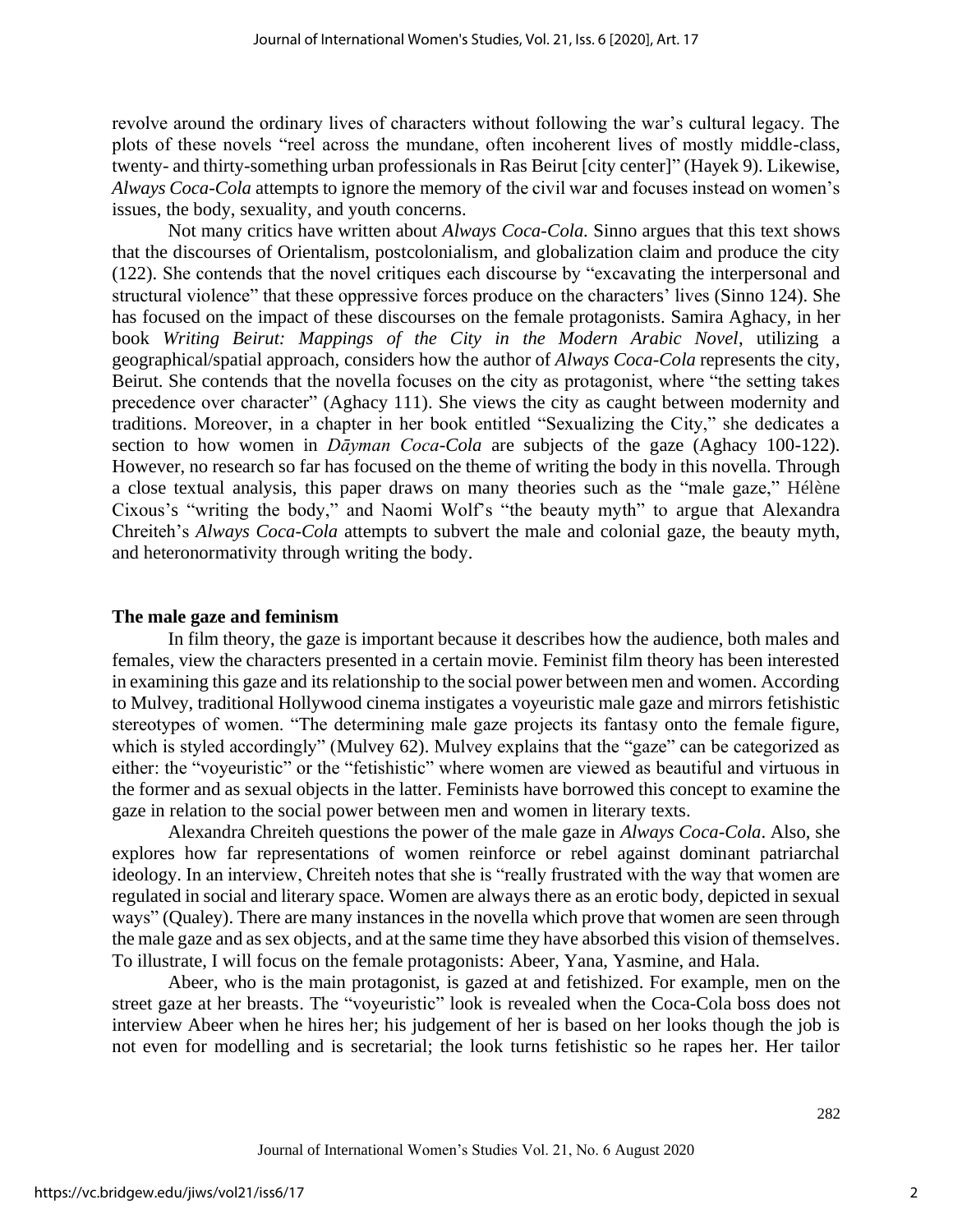sexually harasses her during her fitting; his fingers touch her rear end and his nose touches her breasts (Chreiteh 104).

In turn, Abeer is continuously self-surveying her image through the male gaze perspective as a sex object. Berger comments that "*men act* and *women appear*"; men stare at women but women watch themselves being stared at (47). He explains that a woman is trained from childhood to survey herself, and her own "sense of being" is dictated by how patriarchy views her (Berger 46). She treasures the mirror and considers it one of the important pieces of furniture in her room. Abeer likes being looked at. "[O]ur positioning as 'to-be-looked-at', as object of the gaze, has through our positioning come to be sexually pleasurable" (Kaplan 212). She finds pleasure in looking at herself naked.

Throughout the novella, Coca-Cola is a leitmotif for sexuality, consumerism, and marketing culture. Coca-Cola's "ominous presence in [Abeer]'s life is also depicted spatially, and it is associated with the motif of gazing and voyeurism" (Sinno 126). Abeer continuously views a Coca-Cola billboard with her friend Yana wearing a red bikini reflected in the mirror in her bedroom. "I've seen Yana's picture reflected in my mirror, behind my own reflection, every day for half of an entire year. Every day I see Yana standing next to a giant bottle of Coke and drinking from the smaller bottle she's holding" (Chreiteh 40). Yana's way of posing in the advertisement is very sexual, with her eyes closed, "completely absorbed in what she is doing - as though drinking Coca-Cola were a divine pleasure" (Chreiteh 40). The Coca-Cola bottle is a phallic symbol "of the erotic objectification and commodification of women within modern life in the city" (Aghacy 117). The slogan "Always, Always Coca-Cola" reinforces the ominous presence and power of the advertisement (Chreiteh 28). An advertisement normally stays on the billboard for two months, but the Coca-Cola advertisement stayed for six months. Abeer compares her figure to that of her friend Yana. She tries to exercise to fit into the stereotype presented and adapts the exercise suggested in the magazines she reads. "I repeated that same exercise until my rear end started cramping from so much squeezing and began to hurt" (Chreiteh 42).

Yana is also a victim of the male gaze and sees herself through it, though she is looked at differently because she is from Romania. On the one hand, she is free to do what she wants because "her foreign citizenship empowers her" (Chreiteh 84). She can have premarital sex and she can get pregnant out of wedlock; she can easily get a divorce and live alone, which is frowned upon in Lebanon. On the other hand, she is viewed as a prostitute just because of her nationality. Chreiteh questions racism and prejudice against the "other." Yana is jeered as a whore when she walks on the beach because a group of men ask her in English: "How much?" (Chreiteh 10). When Yana first bought a parrot, she did not realize that he was saying "prostitute" in Arabic and thought he was good at reciting Arabic poetry. Yana's parrot is symbolic of the racist patriarchal male gaze. Yana got so used to the word "sharmouta" (prostitute) in Arabic that she does not get angry when a man called her this on Hamra Street. Also, Yana is as well considered a prostitute by the Lebanese General Security Office. She goes to renew her working visa, and one of the employees laughs at her and belittles her because she is residing as "an artist," which has negative connotations in Lebanon associated with dancers and whores.

Being half German, Yasmine is the one who has mostly evaded the Lebanese male gaze. Nevertheless, she is labelled as "lesbian"; she does not see herself as a sex object and does not take care of her 'feminine' looks, but at times she regrets that and seems to get caught again by the male gaze. She practices kickboxing (which is normally labelled as a masculine sport), and she does not care about the gender roles prescribed for her. She is sexually free because it is hinted at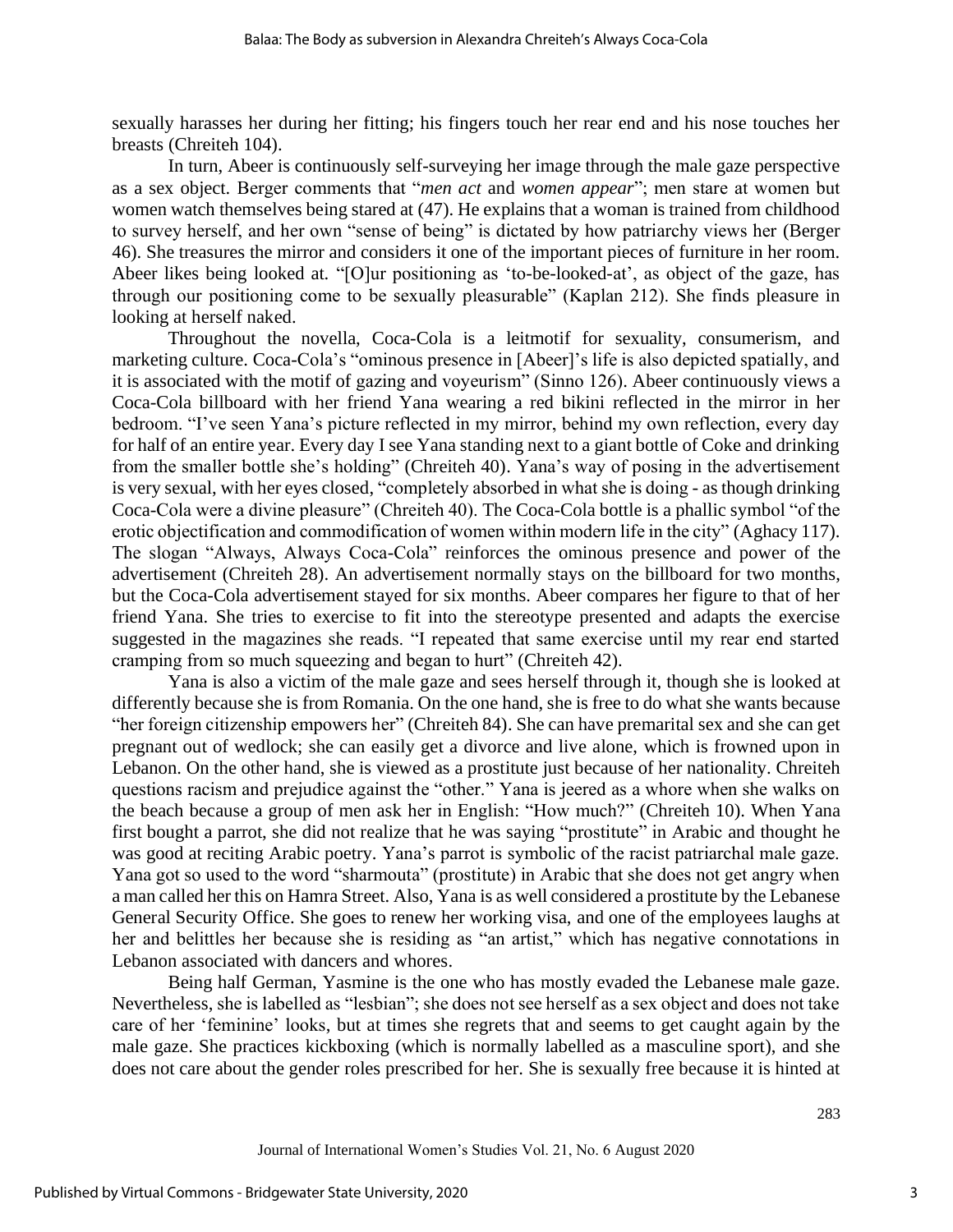that she is extremely knowledgeable about pregnancy tests. She tries to attack the male gaze. Yasmine is disgusted by the bright pink color and thinks it is a symbol of exaggerated femininity. When Abeer is caught in a traffic jam in the car with Yasmine and Yana, a man riding a motorbike comes close to Abeer's window, stares at her unbuttoned shirt, and calls her "Horse!" However, her friend Yasmine calls him a "donkey" and opens the door against his motorbike, which makes him fall off. However, Yasmine cannot totally escape the male gaze because she is stared at when she is at the gym. The "voyeuristic" look is revealed when the men stare at her nipples because she did not wear a bra (Chreiteh 100). She cannot help but be affected by some of the patriarchal beliefs and the media, such as believing that having flat breasts is ugly and unfeminine. She, like Abeer, looks at herself in the mirror but more specifically at her lost breasts to the extent that she buys lotions to make them grow bigger. "Oh, they're lost in a haze, the olden days…" (Chreiteh 99).

Last but not least, Hala, Abeer's cousin, is completely trapped in the male gaze. She is viewed as a sex object and sees herself this way. She is also viewed as a lesbian and spinster because she is thirty years old and not married.

#### **The Colonial Gaze and imperialism**

Abeer and Hala are influenced by globalization, American cultural hegemony and the colonial patriarchal gaze. For instance, the influence of the Coca-Cola product on the East is highlighted to show American cultural imperialism. The Lebanese are losing many of their habits and also picking up American habits, such as drinking Coca-Cola or frequenting Starbucks. Abeer's mother while pregnant craves Coca-Cola but her husband does not allow her to drink it even if she is very thirsty. (Chreiteh 3). When Abeer and Hala define themselves, they use Eurocentric imperial values. This influence is partly due to the French colonization of Lebanon. They are made to believe that they have to comply with certain rigid beauty standards, such as: to be thin and blond, to have big lips and a small nose, and so forth. For example, Abeer wants to have a body like the Coca-Cola models. Aghacy comments that Abeer's beauty is connected to the media which presents products as a necessity (Aghacy 118). One example of how some Lebanese women are affected by the patriarchal ideologies presented in these magazines is when Abeer runs to buy a lip balm from the pharmacy straight after reading a magazine which recommends that all females use it to help them protect their lips from dryness and "thereby protect their femininity" (Chreiteh 4). Abeer believes that women's lips are "the most important symbol of a woman's femininity and attractiveness" (Chreiteh 4). However, Abeer discovers the inefficiency of this lip balm when she tries it and the dust sticks to her lips (Chreiteh 5). Abeer's use of the language of women's magazines shows how she internalized the ideologies perpetuated in them, such as "orange-peel skin" (Chreiteh 41). Hala dyes her hair blond but whenever she bleaches her skin white, her brown skin comes back. "She dreams of people comparing her to a foreign movie star, because those actresses are, in her opinion, the very pinnacle of beauty, a peak that Hala always dreams of ascending!" (Chreiteh 73). No matter what she does, the brown color of her hair keeps reappearing after she bleaches it, as though "it's resisting the suppression of its real color by the blonde dye with which she suffocates it" (Chreiteh 73). She even tries to conceal the color of her eyes with green contact lenses that do not completely conceal the real color. Hala dreams of being a foreign movie star, so she invites Yana to her wedding because "she considers it a great honor to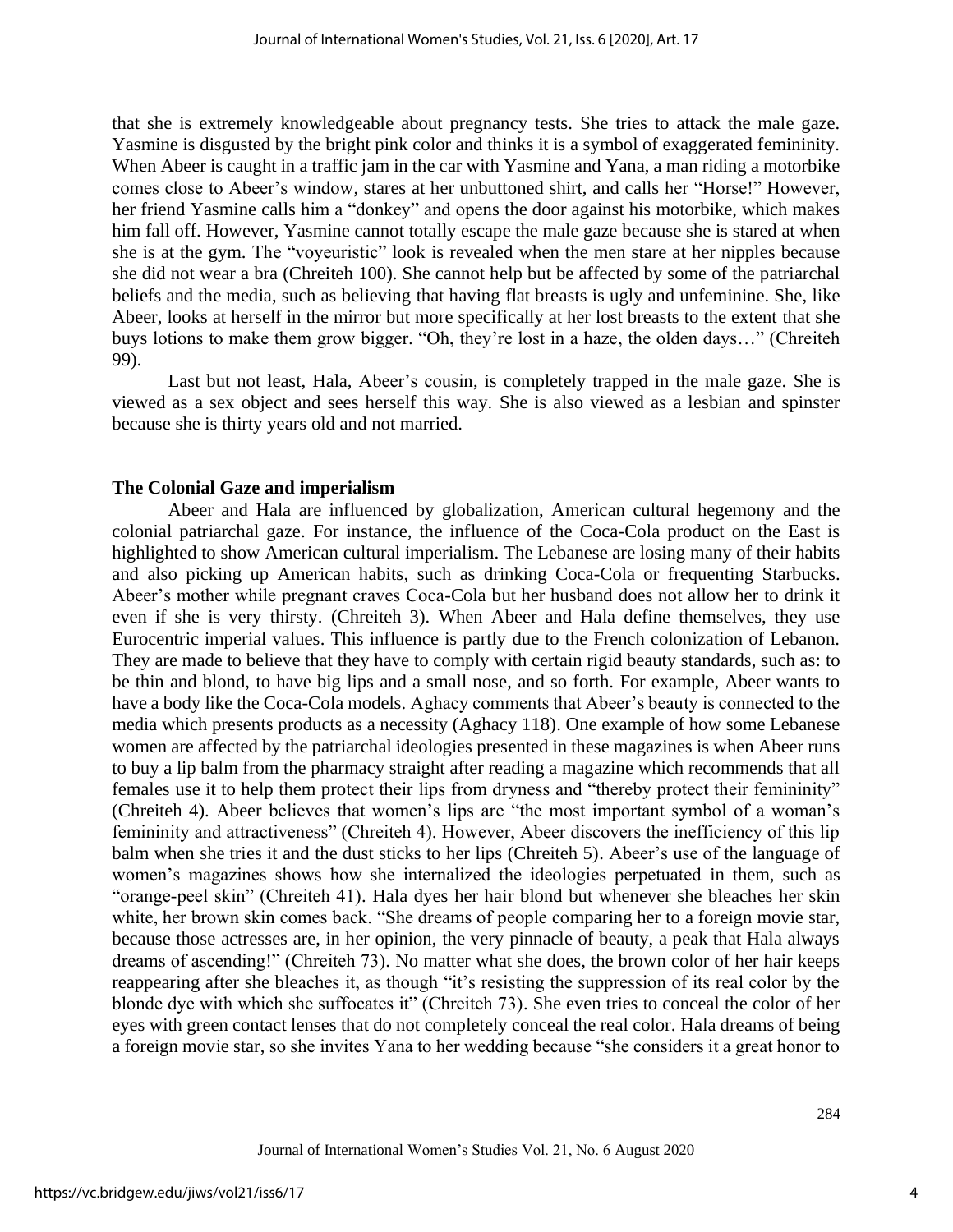have a foreign fashion model who appeared in a Coca-Cola ad attend her wedding" (Chreiteh 22). She even wants to copy her dresses, so she goes to the same dressmaker as Yana (Chreiteh 22).

Further, Fanon's *The Wretched of the Earth* helps explain why some of the female protagonists in the novella always want to copy the Eurocentric model of beauty. Fanon claims that colonialism makes the colonized feel inferior, and the colonized are always measuring themselves against the ego-ideal of the other. The women are depicted as having internalized racist conceptualizations about the inherent inferiority of Arabs in comparison with their European and American counterparts" (Sinno 134). Fanon explains that "the intellectual throws himself in frenzied fashion into the frantic acquisition of the culture of the occupying power and takes every opportunity of unfavourably criticizing his own national culture" (Fanon 236-237). Many women in this novella are not happy with their looks and try to wear a white mask.

## **Trapped in the Beauty Myth**

Wolf argues that images of women are used as a political weapon against women's advancement and many women are trapped by the beauty myth (1st ed. 10). Concepts of beauty change over time and from one culture to another. Unfortunately, nowadays a woman's self-image is more a result of the needs of the marketplace than that of sexual competition. Wolf views this ideology as a cultural conspiracy perpetuated through patriarchy, the advertising companies, and beauty product companies (1st ed. 49). "[Wo]men's identity must be premised upon [their] 'beauty' so that [they] will remain vulnerable to outside approval, carrying the vital sensitive organ of self-esteem exposed to the air" (Wolf, 1st ed. 14). The beauty myth tells women that the quality "beauty" "objectively and universally exists" (Wolf, 1st ed. 12). Wolf refutes the above and argues that beauty is not universal or changeless (1st ed. 12). Wolf does not believe that it is wrong for women to shave their legs or to wear lipstick, but she believes in a woman's right to be able to choose the look she wants to adopt without being coerced to follow the forces of advertising and consumerism  $(2<sup>nd</sup>$  ed. 2). These stereotypical images of beauty are perpetuated mainly through the media, such as advertisements, films, the Internet, and magazines.

Abeer, Yana, and Hala are caught up in the beauty myth in various ways. These women suffer from "self-hatred, physical obsessions, terror of aging, and dread of lost control" (Wolf, 1st ed. 10). Their whole lives revolve around their looks, and they feel bad if they have curves or body fat. As Wolf argues, "women are so well schooled in the beauty myth that [they] often internalize it" (1st ed. 84). These stereotypes are imprisoning women and making them focus on outer beauty instead of inner beauty. Instead of trying to achieve self-fulfillment and feed their intellect, they are caught up with appearances. The beauty myth acts as a form of "social control" which might lead to dread of lost control (Wolf, 1st ed. 10). Women are controlled by stereotypes and ideals. "*The beauty myth is always actually prescribing behavior and not appearance*" (Wolf, 1st ed. 14, original emphasis). The novella shows us that these women who are caught in the beauty myth are being prescribed certain behaviors in order to look a certain way and in turn to behave in a certain fashion. The beauty myth dictates "how women live and how they do not live" (Wolf, 1st ed. 172). The PBQ [Professional Beauty Qualification] "keeps women materially and psychologically poor" (Wolf, 1st ed. 52). They devote so much money to "beauty maintenance" and consider this as a necessary investment (Wolf, 1st ed. 52). In the novella most of the women feel compelled to go to a beauty salon, wax their body hair, diet, wear certain shoes, wear fashionable clothes, and partake in exercise.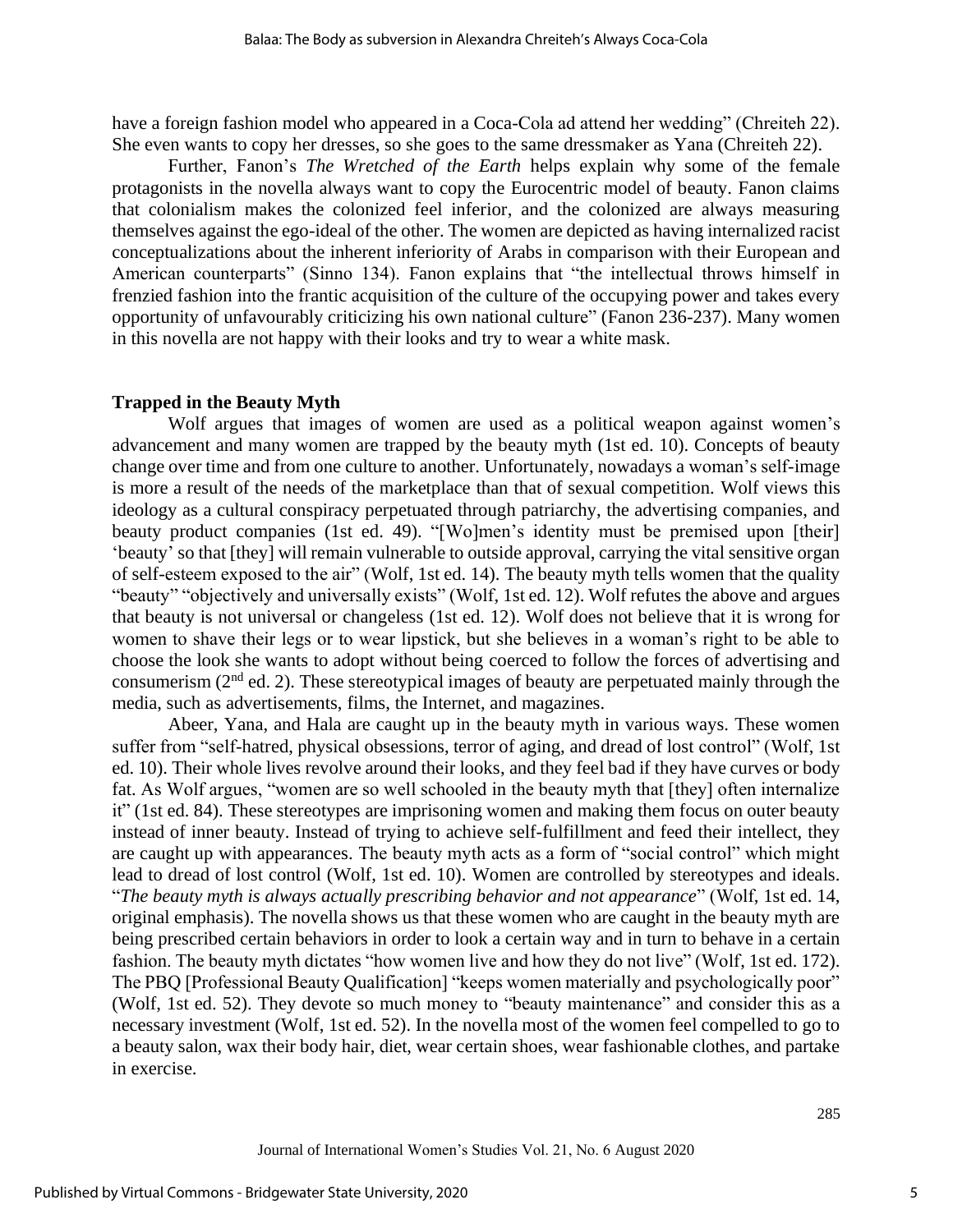#### **Self-hatred**

The media and advertising play a role in making women feel inadequate or "ugly" when they do not buy certain products, so that they rush out and buy them. "The beauty myth generates low self-esteem for women and high profits for corporations as a result" (Wolf, 1st ed. 49). Abeer hates her body when she compares it to Yana. Yana in turn hates her body when she gets pregnant; she will not be able to fit the male gaze stereotypical image of a model because "her body will swell up like a ripe watermelon and cellulite will strike her with the speed of a rocket" (Chreiteh 42). Abeer comments that it will be difficult for her to lose this extra fat after childbirth. She adds that Yana will no longer be beautiful, thus passing judgment on her friend, imagining that when pregnant she will lose her "beauty." "Her beauty will be sucked out of her, as weeds suck up the rose's share of water and nourishment, so that it wilts and its fragrance dissipates" (Chreiteh 42). She then says "Shame!" which reinforces her entrapment in the beauty myth. Yana is scared of getting old and she adores the Lebanese singer Sabah, wishing she could "preserve her own beauty as this singer has preserved hers and to look in as good condition when she reaches the same age" (Chreiteh 48).

#### **Physical Obsessions**

Yana, Abeer, and Hala are obsessed about their body image. Hala never leaves her house without looking perfect, and her appearance is arranged "totally [à](https://www.linguee.fr/francais-anglais/traduction/%C3%A0.html) la perfection" (Chreiteh 73). Yana still expects that her boyfriend will make up with her after he has abandoned her with child; as a result, she visits a beauty salon "to implement a rigorous beauty program so that her body would always be well-maintained" (Chreiteh 71). Even when Abeer is being raped, she is worried about her looks, how her boss can spot her unplucked moustache, rather than suffering from the trauma of the rape (Chreiteh 81). When Abeer is worried about her family finding out that she has lost her virginity, she does not dare cry because she will ruin her makeup.

The beauty myth teaches that there is some correlation between pain and beauty so that women will purchase products such as high or pointed shoes, tight skirts or pants, or uncomfortable bras. Most of the women in the novella have to suffer to keep up with the beauty myth. Yana reminds Abeer that "il faut souffrir pour être belle!" (Chreiteh 42). Abeer has to suffer in order to get into shape, and she feels inferior compared to her friend Yana's body (Chreiteh 41). Yana has to keep her cellulite to 10% in order to remain a model and keep her job. She has to be a model twenty-four hours a day even when she is on a break. She wears uncomfortable high heels at all times except when sleeping (Chreiteh 69). Unfortunately, most women in *Coca-Cola* force other females to follow these "rituals," and anyone who rebels is condemned. Hala tells Abeer that she needs to get her eyebrows plucked. "How long have you gone without plucking your eyebrows? The hair on them is almost as thick as the shrubbery in Sanayeh Park!" (Chreiteh 58). Hala tries to remove Abeer's mustache. Abeer is angry with Yasmine because she refuses to take care of her feminine looks; she believes that practising kickboxing strips a woman of her femininity (Chreiteh 18-19). Despite the solidarity, the ideology of the beauty myth at times leads to competition and jealousy between women in this novella. "Competition between women has been made part of the myth so that women will be divided from one another" (Wolf, 1st ed. 14). Because many women are stuck in the beauty myth, they try to compete with each other for men's attention. Abeer is jealous of Yana's beauty and figure. She hates walking with her because she does not get the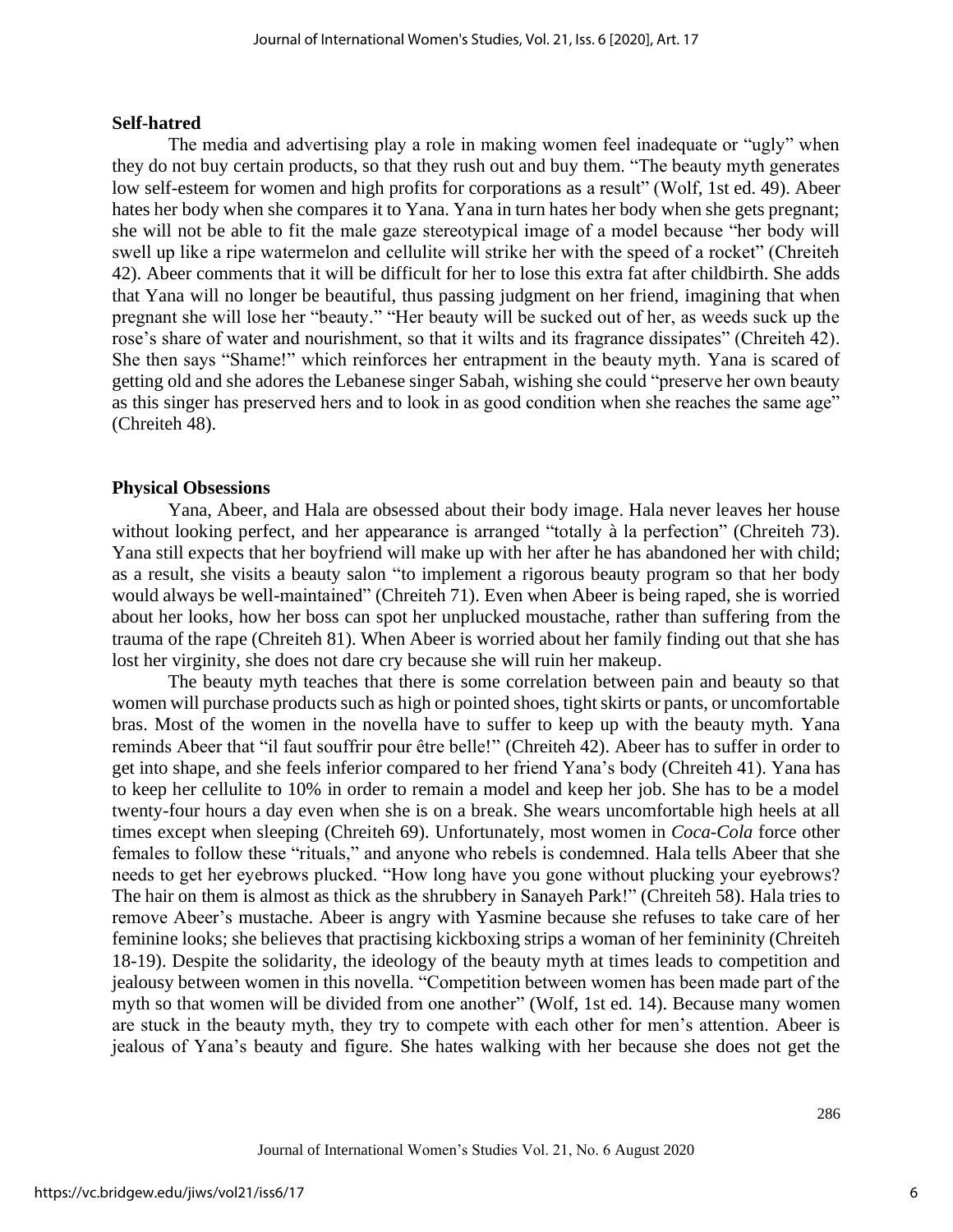attention that Yana gets from men (Chreiteh 70). Abeer even thinks that the woman who got the job for another advertisement, Yana's adversary, is much more beautiful than Yana (Chreiteh 103).

#### **Virginity Kept Intact**

As part of the beauty myth, virginity is linked to beauty in this novella because virgin women "stand for experiential and sexual ignorance" (Wolf, 1st ed. 14). This is no longer the case in the West, but in Lebanon it is still common and one of the core themes in this text. Women are made to believe that women's virginity should be intact before marriage. In Lebanon, virginity is associated with the honor of the family and linked to men's sexuality (Elias 1). Abeer's male friend, Ashraf, tells her: "A girl is like a flower, she can only be plucked once!" (Chreiteh 67). Hala's mother says that her daughter reached thirty years old and she has not found a husband. "Isn't it a shame that this flower will wilt before anyone's inhaled its fragrance?" (Chreiteh 55). If women are non-virgins, they would be considered as "inadequate" or second-hand brides. Also, Ashraf limits the role of females in his society by arguing that a girl "must be a virgin, a wife, and a mother – in that order, of course!" (Chreiteh 68).

Abeer is afraid of losing her virginity and obsesses about it. She resists using tampons because they will "pop up her cherry" when she puts one inside her (Chreiteh 28). She says that "honor has to be of the utmost importance: I am an authentic Lebanese woman in every sense" (Chreiteh 84). When Abeer goes with her friend Yana to the gynecologist in Achrafieh, even though it is far away from her home, she is still worried that someone might spot her. When Abeer loses her virginity, she is afraid that she will be murdered by her family because she might be pregnant out of wedlock (Chreiteh 88). Abeer refuses to go to a doctor to find out if she is pregnant because of the high risk that her family might find out, and "this could lead to even more shame and disgrace" (Chreiteh 90) Abeer says that "they would chop me into pieces – they would chop me up in the… Moulinex mixer" (Chreiteh 90). Perhaps Abeer is exaggerating, but honor crime still exists in some parts of the Arab world, especially in villages. A girl losing her virginity in the Arab world is punished by her society, and it limits her chances to get married. In some cases, they might even become outcasts or commit suicide (Elias 2).

#### **Writing the body**

In order to release the Lebanese female body from the beauty myth trap and the male gaze, women should wake up and view themselves differently. "If we are to free ourselves from the dead weight that has once again been made out of femaleness, it is not ballots or lobbyists or placards that women will need first; it is a new way to see" (Wolf, 1st ed. 19). Therefore, by writing about women's bodies from a new perspective, which is normally a taboo, novelists can rebel against the male, colonial gaze and the beauty myth. Chreiteh comments that she tries "to portray the ways in which women's agency is complicated or lacking because of certain attitudes towards their bodies" (Qualey). A woman's body is no longer seen as a sex object but as a physiological one that shows its human functions. Cixous sees a connection between writing, the biological processes, and the unconscious (Chrystian 16). Patriarchal culture is phallogocentric, and female subjectivity is "derived from women's physiology and bodily instincts as they affect sexual experience and the unconscious" (Jones 247). Women historically, especially in Arabic literature, have been silenced and prevented from expressing their sexualities and bodies from their own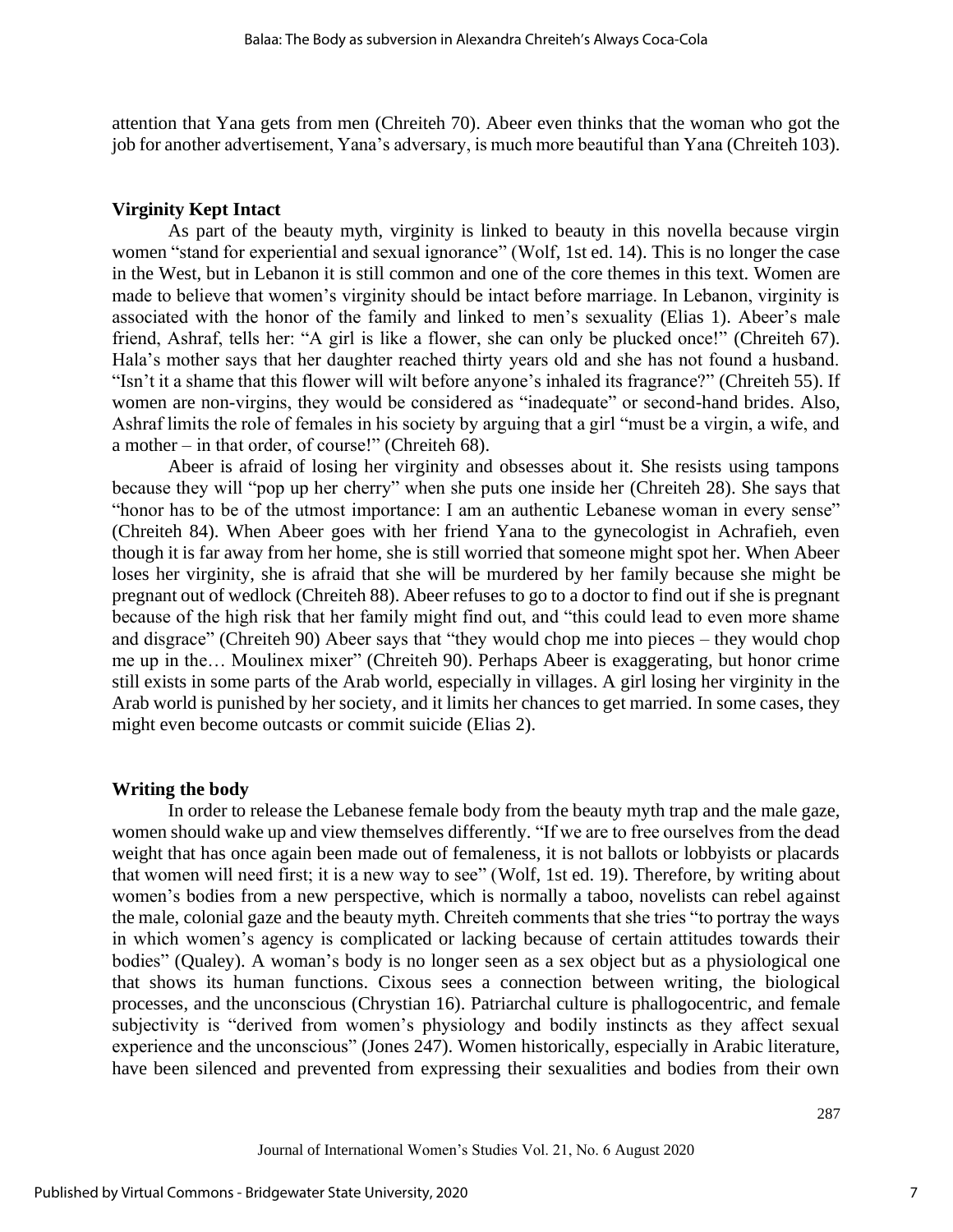point of view. Malti-Douglas in her book, *Woman's Body, Woman's Word: Gender and Discourse in Arabo-Islamic Writing*, argues that for the Arab female writer of the late twentieth century to achieve her voice, she must be able to do so by writing through her body (8).

By writing the body, the author of *Always Coca-Cola* occupies a ground outside phallocratic ideology. The author describes physiological activities where she is speaking from the body in reference to stress and hormonal changes. She invokes many of the characters' bodily drives such as perspiring, passing water, menstruation, removing body hair, pregnancy, and having cravings. The author comments that women's bodies are "given a sort of sanctity… and this sanctity is harmful" (Qualey). In Arab culture, it is normally taboo to mention bodily aspects. The author argues that "we, as Lebanese women, and I think as women in general, have to hide these things [such as periods and urination], we have to be ashamed of these things" (Qualey). She explains that in reality women deal with these issues on a daily basis. By exploring these issues, she "deal[s] with the female body in a way that was explored not through someone else's gaze" (Qualey).

Subverting the various forms of oppression starts with self- awareness; for example, when Abeer describes her perspiration, she decolonizes herself from the male gaze because she sees herself through her bodily functions. "When I finally reached the landing in front of the apartment I was panting from exhaustion and my shirt was damp under the arms with perspiration, producing an odor like a fishmonger's shop at noon" (Chreiteh 51). The novella at one stage is set in a ladies' toilet, which is usually a taboo. This is similar to a play entitled *CUT* written by Emmanualle Marie in 2003, which is located entirely in a woman's toilet. This play, like *Always Coca-Cola*, is "undoing the hygienic and linguistic policing to which female bodies are so often subject" (Chrystian 7). Abeer describes how she has the urge to pass water. She has to hold herself until the kickboxing match ends because there is no ladies' toilet in the gymnasium and her bladder is about to explode (Chreiteh 102). Further, the details of removing body hair are described, such as when Yana is ready to "remove all of the hair on her body with wax, to make her arms, legs, upper lip, eyebrows, underarms, and even her 'private parts' smooth and silky, ready to be touched and caressed" (Chreiteh 72).

Menstruation dominates Chreiteh's novella. In the Arab world, menstrual blood is viewed as unclean and impure. Girls are made to feel disgusted with themselves when they are menstruating. The author describes the blood that comes out when Abeer is raped when she loses her virginity. She compares it to that from menstruation. She says it is ironic that the blood of virginity is "pure," whereas the blood of menstruation is impure (Chreiteh 83). Abeer is ashamed that she is in need of "Always," a brand name for sanitary pads, and she hushes her friends at Starbucks in case the waiter or anyone hears her. Hanadi, Abeer's uncle's wife, sends the children to go to the grocery store to get her sanitary pads because she is embarrassed to get them herself (Chreiteh 53). Abeer describes her shame when the dressmaker senses that she is menstruating. She describes how her abdomen bloats and it is difficult for her to suck her belly in (Chreiteh 105).

Chreiteh describes how the body feels and the hormonal changes the females go through, mainly Abeer and Yasmine. Abeer describes in detail how she feels during her menstruation. She explains that the

dress was tight because of my huge belly and after I zipped it up I felt that the blood from my period would be pressed out of my uterus like lotion being squeezed out

288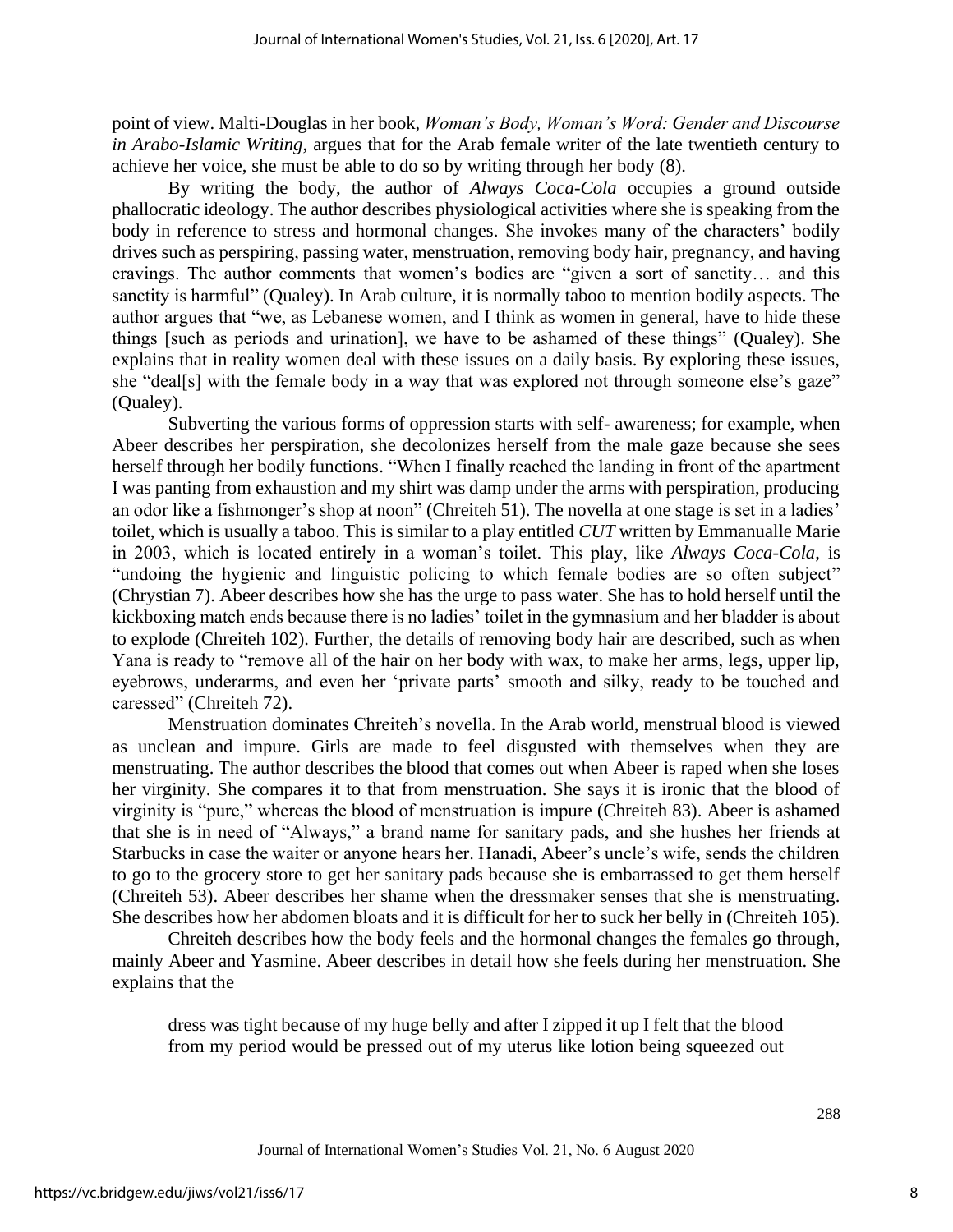of a tube. I could feel blood violently bursting out onto my pad! This great burst was accompanied by an even greater amount of pain (Chreiteh 105).

She says that the sharp pain is a sign that the blood will flow out "violently, like water pouring out of a broken faucet that you can't stop!" (Chreiteh 26). Then she describes how her period starts in detail: "I felt a strong spasm in my lower belly and something hot starting to move between my thighs and I went into one of the stalls and discovered a huge bloodstrain that had just seeped into my underwear" (Chreiteh 30). Yasmine describes her experience of kickboxing while menstruating. Ali hits her so hard that she has to stop the match. Yasmine blames her weak body on menstruation (Chreiteh 101-102). Nevertheless, she is not discouraged from exercising or going to her kickboxing lessons when she is menstruating, and Abeer is surprised, remarking that "these are two things that don't go together, since for most women period pains are really powerful and totally incapacitate the body" (Chreiteh 25).

Despite being a member of a strict Muslim family, on several occasions Abeer decolonizes her body and shows agency. The major epiphany is when Abeer loses her virginity and does not develop serious psychological problems. She is able to talk to her friend about her secret, and she realizes that losing her virginity is not a big deal after all. She realizes that she has not really changed at all after losing her virginity. Abeer is surprised that she didn't feel any change. I had always thought that the moment you lose your virginity is a turning point in life and that for me, of all people, everything would change at that moment… I would surely transform into another woman, in all the different meanings the word implies (Chreiteh 107).

The male gaze is blocked when Abeer draws the curtains so as not to view the Coca-Cola advertisement (Chreiteh 82). She stops gazing at herself to check whether she fits in with the stereotypical thin model image in the Coca-Cola advertisement. One day someone paints the Coca-Cola advertisement black over Yana's naked body and covers her hair up. This is symbolic of how the male gaze has been subverted. Later, she looks at the billboard in front of her building and realizes that the Coca-Cola advertisement has disappeared. She has been freed from internalizing Eurocentric notions of beauty. She has woken up and no longer wants to have the figure of a model or to try to punish herself. "For the first time in six months the advertisement wasn't reflected behind my own image. Instead the shiny metal that the billboard was made of was reflected in its place, and I felt a strange sense of relief!" (Chreiteh 85).

She refuses to follow many of the norms of her society. Abeer rides behind a student on a motorbike even though it is not acceptable for her in her culture. She even questions why it is considered a shameful act. Also, she is able to hang on tight to a man when normally her culture does not allow her to come close to one. "I was forced to wrap my arms around his waist, with my chest touching his back, to keep from falling off" (Chreiteh 80). She justifies her deed by saying that "[t]hough he was a stranger, I accepted the ride on this young man's motorbike because firstly, he seemed trustworthy and also because it was my only way to reach the office (and where's the shame in that?)" (Chreiteh 79-80). Further, Abeer mocks traditions when she describes how some of the men do not shake hands due to religious reasons. She tells us that her cousin Muhammad prevented her from shaking hands with him all of a sudden. "When I walked over to say hello and shake his hand as I usually do, he took a quick step backwards and put his hand on his heart, preventing me from shaking it. This really surprised me – he'd shaken my hand no problem only one week before" (Chreiteh 60). However, when it was time to have lunch because of the crowded table, her cousin is allowed to touch thighs with her (Chreiteh 61).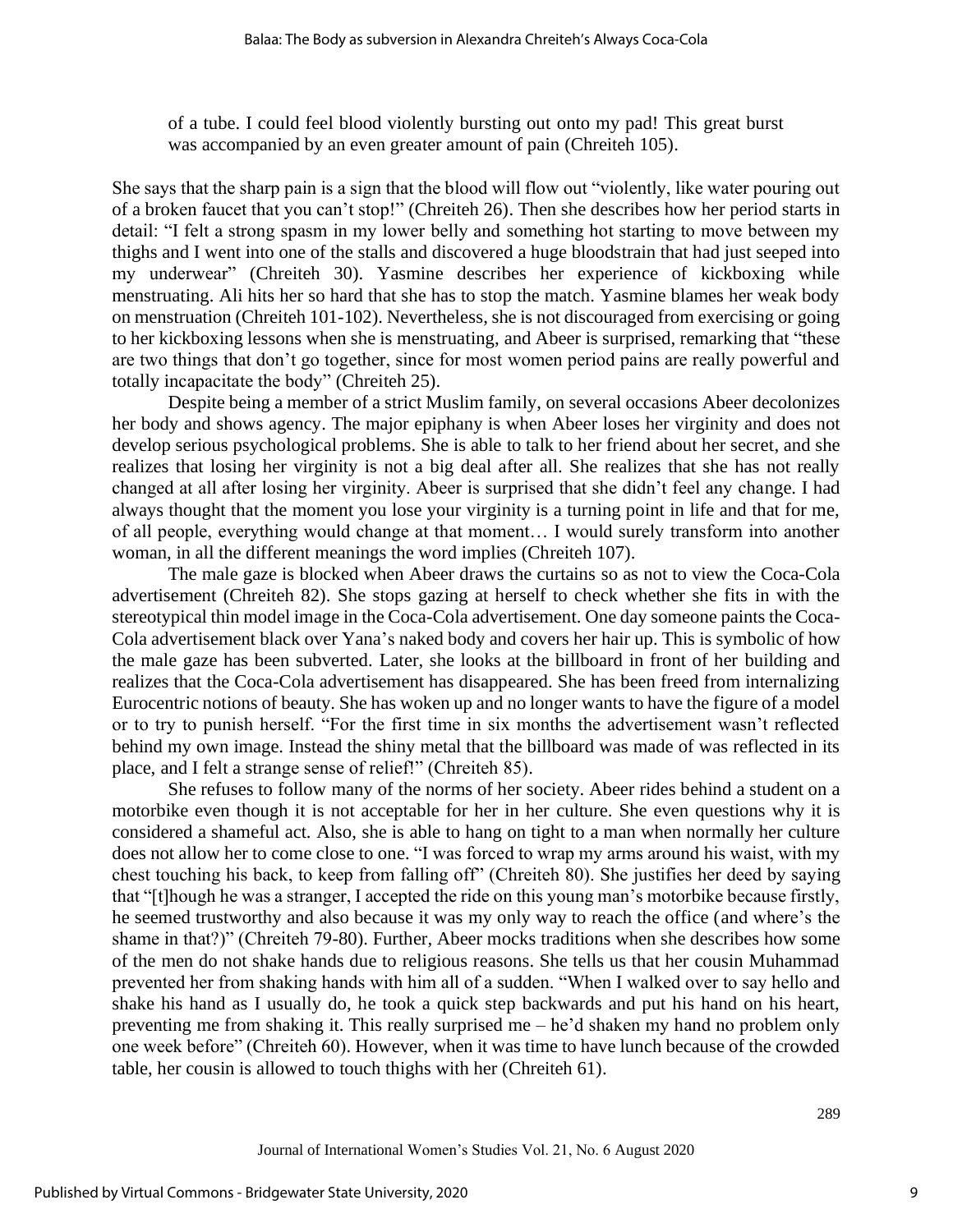Chreiteh further re-writes the body when she breaks the binary divides of sexuality on several other occasions. By showing that Yasmine and her trainer are physically strong, she is questioning stereotypes of femininity and masculinity and their binary oppositions. "The training center where Yasmine has boxing exercises is a heterotopia of contestation where women's association with physical weakness and inferiority in relation to men is [challenged]" (Aghacy 113). For instance, in the gymnasium the boxing coach is a four months' pregnant woman. As part of re-thinking views of the body, the author attempts to resist the hegemony of heterosexuality.

By making gay characters visible alongside the homophobia they face, the author is rebelling against heteronormativity. The author resorts to showing the insult and abuse gay people get exposed to. Abeer, Yasmine, and Hala are all homophobic. Abeer suspects Hala of being a lesbian because she is over thirty and not married. She also avoids being seen with Yasmine so that she would not be labelled as "lesbian" as well. A gay man named Walid always stands at the entrance of Yasmine's building as if he is waiting for someone who never comes. He has an enormous body and seems to control who comes and goes. Abeer talks about Walid in a negative way. She says that Walid "isn't a normal man, or even a man at all—which is why even looking at him bothers me so much" (Chreiteh 21). When Yasmine sees a gay man, called Ali, at the gym wearing bright pink boxing gloves, "she says it disgusts her, that in her opinion it's a symbol of exaggerated femininity" (Chreiteh 98). The gay man's teammates made fun of him by chanting "Legs so long and lanky… Whoa, that bitch is skanky!" and asking him, "Did you wax recently?" (Chreiteh 98). They are saying that he is not a man and has feminine qualities. Also, the kickboxing coach is homophobic; she bullies Ali and says he is not hitting hard enough. "Clearly she screamed at him, 'Ali, punch more powerfully! What do you think you are a cabaret dancer?!'" (Chreiteh 98). Because she challenged his masculinity, he finally punched so hard that "he broke the jaw of his opponent, who then had to be rushed to the hospital" (Chreiteh 98). When Ali spars with Yasmine, he normally reduces his power since he is playing with a woman, but when she took advantage of this situation and hit him powerfully, he hit her very hard in the face, "which jolted her as though she had been stunned by an electric current!" (Chreiteh 98). Hala views her future husband as a homosexual just because he does not fit the macho image of her Mr. Right in her mind.

Chreiteh shows some of these gay characters cross-dressing, and that can be subversive according to Judith Butler. Gender is a performative act, and these acts, such as dressing up in drag, are "subversive bodily acts" that question patriarchal notions of femininity and masculinity (Butler 79). Abeer describes Walid as wearing "a finely embroidered satin dressing grown with open-toed pumps that display the vivid shade of red painted on the toenails of his giant feet!" (Chreiteh 21). She further comments that despite "his enormous size, femininity just oozes out of him, the way Coca-Cola overflows out of a bottle that's been shaken and meticulously plucked; his face is covered by a thick layer of makeup" (Chreiteh 21).

Ending the novella with Abeer thinking of restoring her hymen is ambivalent. This can be interpreted in three possible ways. She could be conforming to her traditions because she is scared that when she gets married, her husband might find out that he was not the first. On the other hand, the surgery can be read as signifying power and rebellion because she is able to fool patriarchy since when she restores her virginity, no one will know the truth. There is a third possibility, which would further empower her, which is that she will not undergo this surgery and will instead stand up to her culture; this is left open in the air, especially when her friend Yasmine disapproves of the surgery. She tells her, "everything that you're going to restore you'll just go and break again!"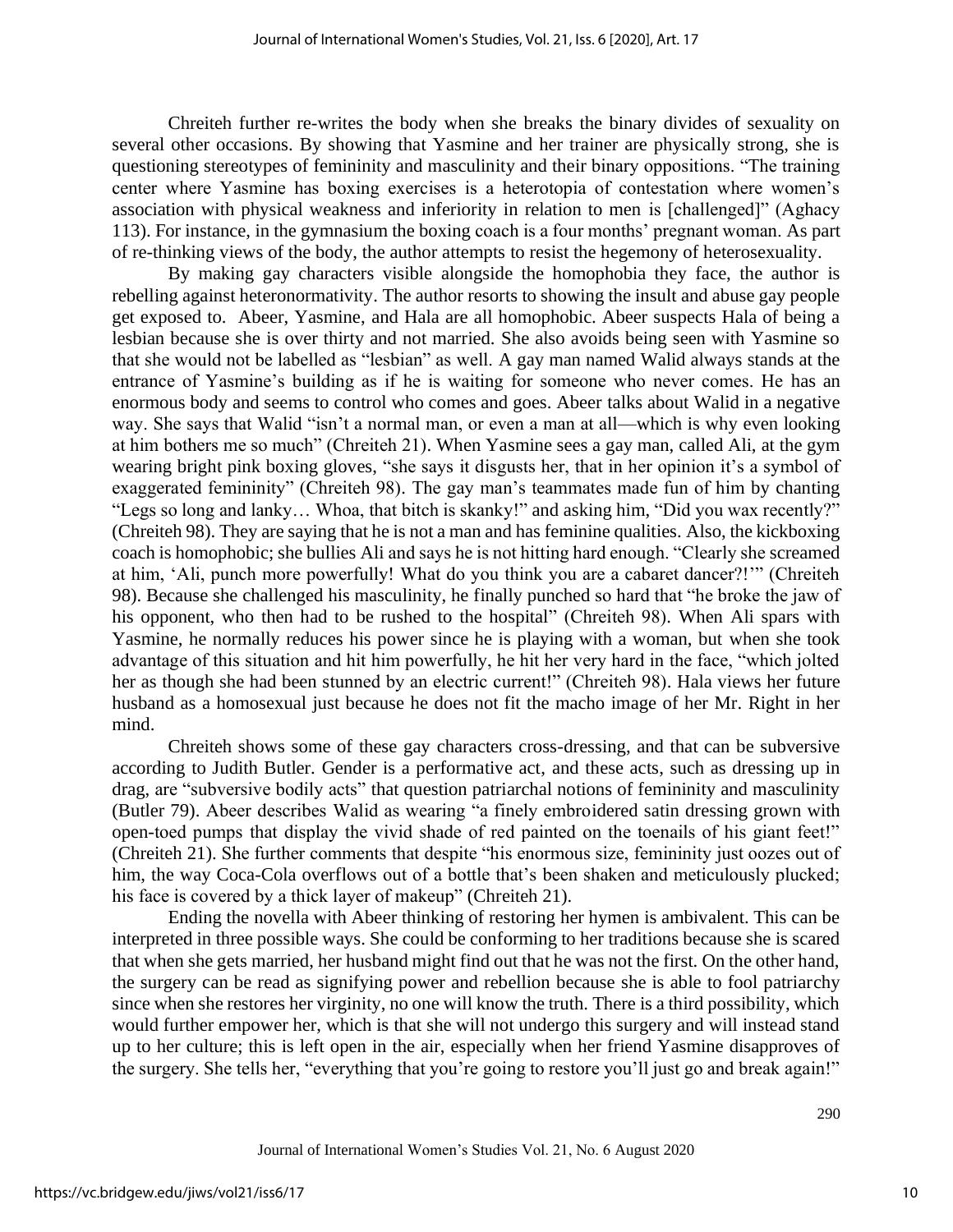(Chreiteh 109). She accuses her of losing her mind and then tells her not to be hasty since she does not have any hasty plans to get married.

One might argue that at times the male gaze and beauty myth revert back.When she reads the slogan "Beirut, Mother of the World," which accompanies an advertisement, she wonders, if Beirut really were a woman, "would she [have] been worried about cellulite?" (Chreiteh 103). Nevertheless, Abeer automatically changes the topic when she realizes that she should not still think this way, especially after upsetting her friend Yasmine. Sinno argues that in Lebanon, "tradition and modernity inevitably converge" (134). She gives the example of how Abeer and Hala are sometimes represented as being effected by "globalization's glitz and glamour" and at other times their "essentialist Lebanese identity takes over" (Sinno 134). This is true. But towards the end of the novella, Abeer has trespassed her borders in many ways, especially when she has opened her eyes to a new way of viewing herself and body.

Women in *Always Coca-Cola* are oppressed by multiple intersectional forces of oppression, such as patriarchy, the male gaze, colonialism, the beauty myth, and heteronormativity. Through writing the body, the author is successful in subverting some of these forces. Women fight the colonial gaze and the beauty myth by changing their self-perceptions of their bodies. Instead of viewing their bodies as sex objects, they begin to view them in a different light. For instance, the author, through the female characters, describes bodily functions that are normally taboo, such as menstruation, perspiration, and urination. By re-thinking views of the body and sexuality, the author questions heteronormativity. Also, some female characters rebel against the norms of their society. At the end of the novella, most importantly, Abeer views herself differently, decolonizes her body, shows agency, and is able to break free from some of the chains of oppression.

291